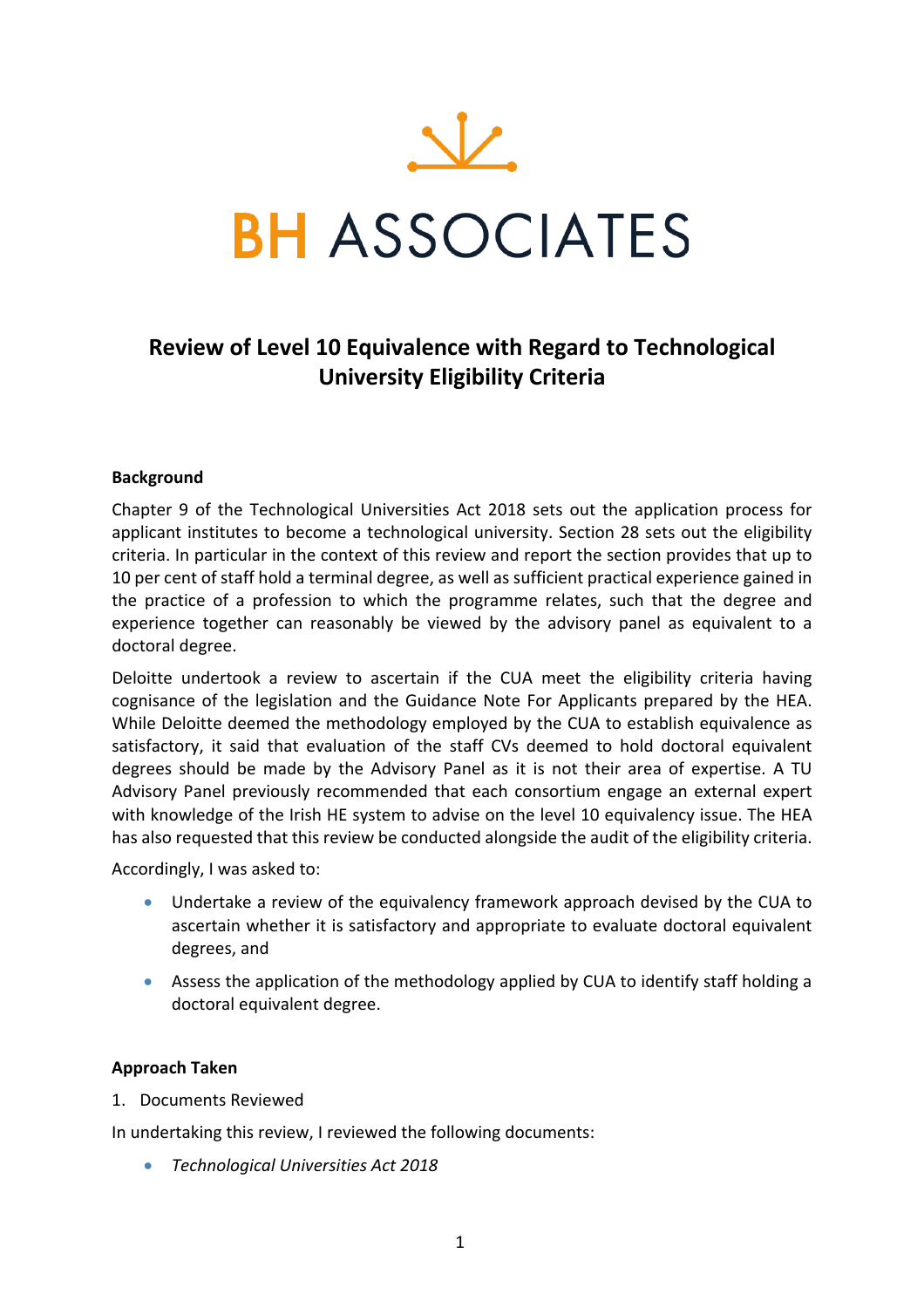- HEA *Guidance Note For Applicants. Proposed process in respect of an application to become a Technological University, 2020-2021*
- Deloitte report on Eligibility Criteria Sample Process Review, February 2021
- CUA doctoral equivalency framework
- CUA template application for level 10 equivalency
- CUA data base of Level 10 equivalency applications
- Application of the methodology to identify staff

## 2. Assessment of Criteria

In reviewing the criteria and approach taken by CUA, I was cognisant that international practice with respect to assessing academic achievement can vary according to institutional mission and phase of development, and national policies and context. In this regard, I am cognisant also of experiences in Australia and the UK which introduced a process to transform colleges of advanced education (CAE) in Australia (1989) and polytechnic institutions in the UK (1992), respectively, into universities (Hazelkorn, 2005, p. 92-109). I referred also to the growing literature and practice with respect to valuing and recognising the breadth of academic achievement sparked, inter alia, by Ernest Boyer's intervention when he was President of the Carnegie Foundation for the Advancement of Teaching. Writing in *Scholarship Reconsidered. Priorities of the Professoriate* (1990, p. xii), Boyer wrote:

…the most important obligation now confronting the nation's colleges and universities is to break out of the tired old teaching versus research debate and define, in more creative ways, what it means to be a scholar. It's time to recognise the full range of faculty talent and the great diversity of functions higher education must perform.

Over recent years, the discourse around academic achievement has become more pronounced taking account of, inter alia, teaching and pedagogical practice, responsible research and innovation as well as the breadth of engagement and university civic mission (Boyer, 1996; Goddard, Hazelkorn, Kempton, & Vallance, 2016; Strand et al., 2015; Wilsdon et al., 2017). A recent initiative in the Netherlands is indicative of this trend, setting out the objective to introduce a "new balance in the recognition and rewards of academics" (VSNU, NFU, KNAW, 2019). Finally I am mindful of the history and experience in Ireland with respect to the institutes of technology (Duff, Hegarty, & Hussey, 2000; Thorn, 2018), and the technological university designation process as outlined in legislation and in practice.

# 3. Review of the Equivalency Framework Approach

The CUA consortium has identified the following criteria by which it has evaluated individual academics as Level 10 Equivalent for the purposes of meeting the TU Criteria under section S28.1(c)(ii)(II)

- A Level 8/9 degree
- At least 10 years' experience gained in industry or academia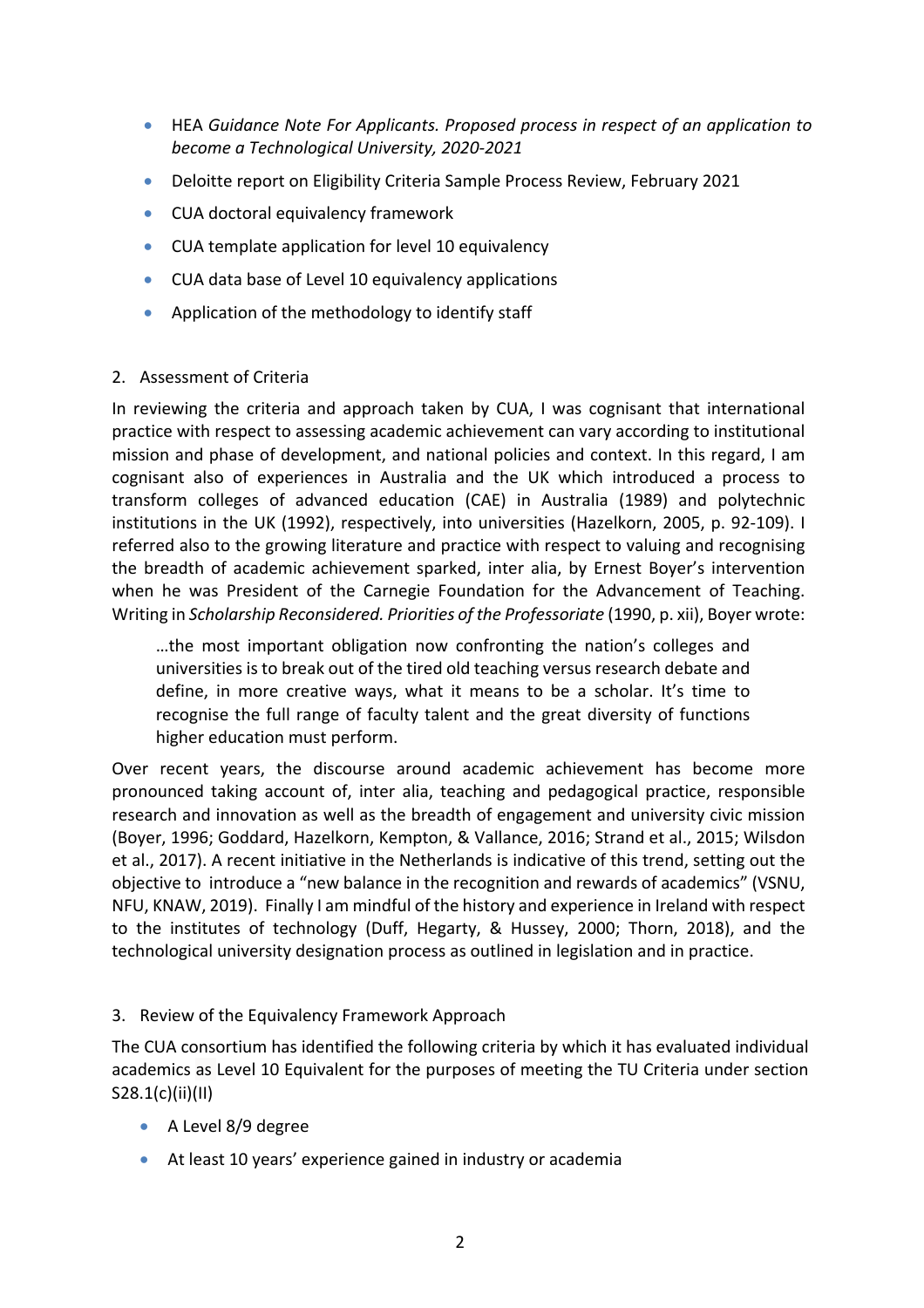- Evidence of continuous professional development, possibly including an academic degree in addition to the current highest qualification
- Current (paid) membership of a recognised Professional Body
- Lecturing in a related area/discipline or research active in a related area/discipline
- And/or a Fellowship awarded by a Professional Body

The above is to be supported by an up-to-date CV including all of the above, with specific details relating to academic qualifications (year of award, awarding institution, title and level of award, etc.)

For this exercise, I applied the evaluation criteria as follows.

• Achieved Fellowship status in the relevant professional/discipline. Fellowship status by a professional organisation/society is granted in recognition of a person's professional and peer standing and achievement in the discipline and in the field.

In many professional areas, inter alia engineering, human resources, surveying, accountancy, psychology and architecture, $1$  Fellowship recognition carries international and peer significance. It corresponds with the HEA *Guidance Note for Applicants* (p. 8) with respect to

individuals distinguished by high achievement in the world of industry, business, science, the profession, the arts, or public service who have been recognised by peers as outstanding in their field or those clearly of recognised and verifiable eminence and leadership in their chosen field of expertise.

• Where Fellowship status is not achieved or available, the candidate should have a track record of professional and/or academic experience.

This should be equivalent to gaining a depth and breadth of knowledge in their field/discipline such that "the degree and experience together can reasonably be viewed by the advisory panel as equivalent to a doctoral degree."<sup>2</sup> I applied the criteria as follows (See Table 1 below):

- o Peer recognition by way of active professional participation or membership in discipline, national or international organisations, assessment and/or review panels, provision of expert advice, etc.
- o High achievement by way of publications, performances, innovations, artefacts and/or contribution to the field/discipline.

<sup>1</sup> https://www.engineersireland.ie/Professionals/Membership/Registered-professionaltitles/Fellow; https://www.cipd.ie/membership/grades/chartered-fellow#gref; https://scsi.ie/members-area/my-professional-journey/fellowship/;

https://www.accountingtechniciansireland.ie/members/become-a-member/fellowship; https://www.psychologicalsociety.ie/join-us;

https://www.accaglobal.com/ie/en/member/membership/fellowship.html<br><sup>2</sup> http://www.irishstatutebook.ie/eli/2018/act/3/enacted/en/print.html, S28.1(c)(ii)(II)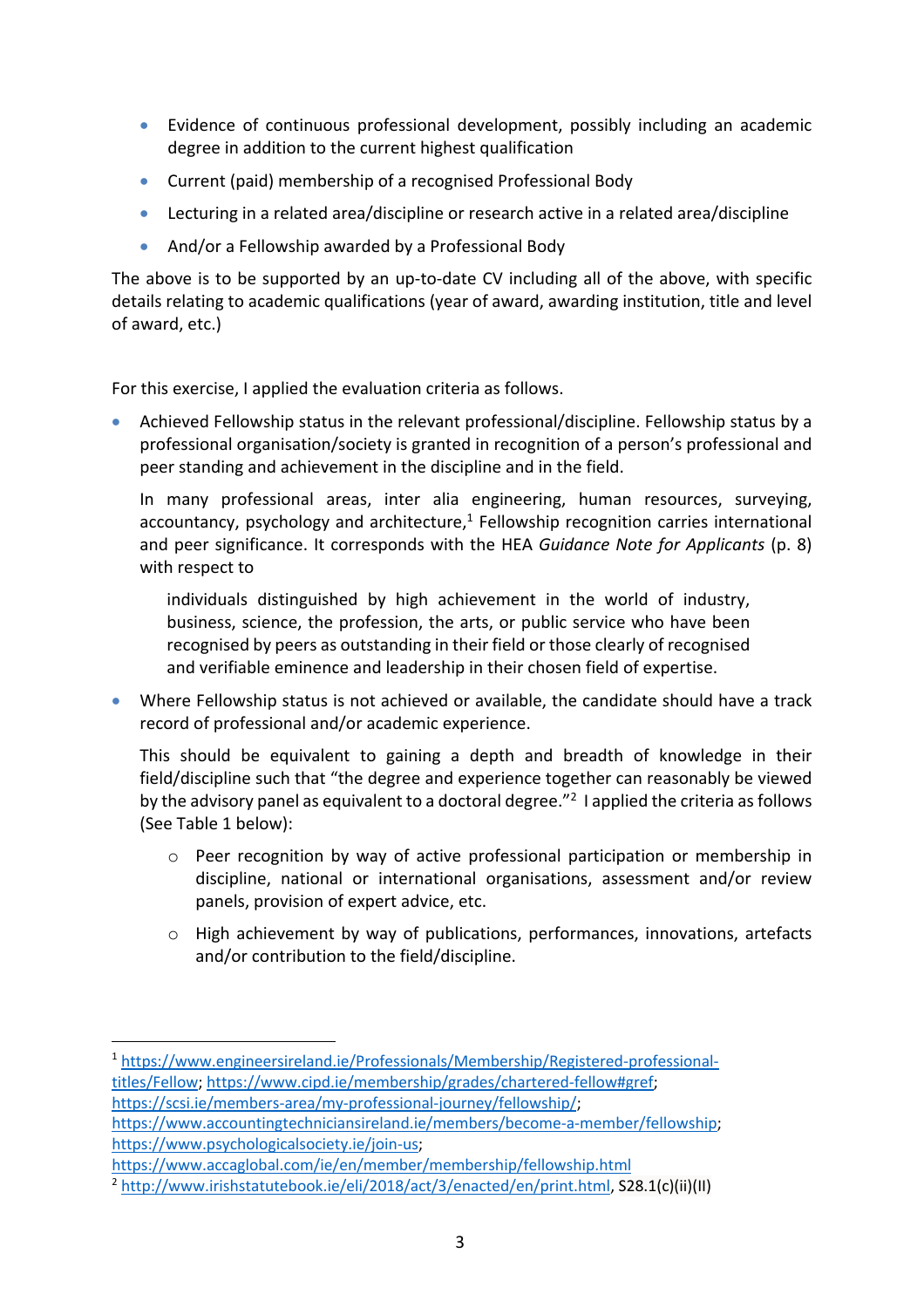## **Table 1. Assessment of CUA Equivalency Criteria**

| <b>CUA CRITERIA</b>                                                   | <b>ASSESSMENT</b>                              |
|-----------------------------------------------------------------------|------------------------------------------------|
| At least 10 years' experience gained in industry                      | Peer recognition by way of active professional |
| or academia                                                           | participation or membership in discipline,     |
| professional                                                          | or international                               |
| Evidence of continuous                                                | organisations,                                 |
| development, possibly including an academic                           | national                                       |
| degree in addition to the current highest                             | assessment and/or review panels, provision of  |
| qualification                                                         | expert advice, etc.                            |
| Current (paid) membership of a recognised<br><b>Professional Body</b> |                                                |
| Lecturing in a related area/discipline                                | High achievement by way of publications,       |
| or                                                                    | performances, innovations, artefacts and/or    |
| research active in a related area/discipline                          | contribution to the field/discipline.          |

# **Conclusion**

I have conducted a review of the Level 10 Equivalency Framework and criteria developed by CUA, and application of that framework.

CUA has put forward 50 candidates within the doctoral equivalency category. Of the 50 people selected, 33 hold Fellowships from their respective professional Institute. Based on the discussion above, I consider these candidates meet the Level 10 equivalency criteria.

With respect to the outstanding 17 candidates who have not achieved Fellowship status in their relevant profession or discipline, I have reviewed each of the CVs and the application by CUA of the Level 10 Equivalency Framework. I examined the candidates with regard to the assessment framework outlined in Table 1 above. I consider that these 17 candidates meet the equivalency criteria through a combination of peer recognition and high achievement across their different fields.

In conclusion, I confirm that the CUA consortium has developed an appropriate Level 10 Equivalency Framework, and that they have applied the methodology appropriately to identify staff holding a doctoral equivalent degree.

Submitted,

Ale Hozelkon

Professor Ellen Hazelkorn

Professor Emerita, Technological University Dublin, Ireland Joint Managing Partner, BH Associates Joint Editor, *Policy Reviews in Higher Education* International Co-Investigator, Centre for Global Higher Education, University of Oxford Research Fellow, Centre for International Higher Education, Boston College https://www.bhassociates.eu/about